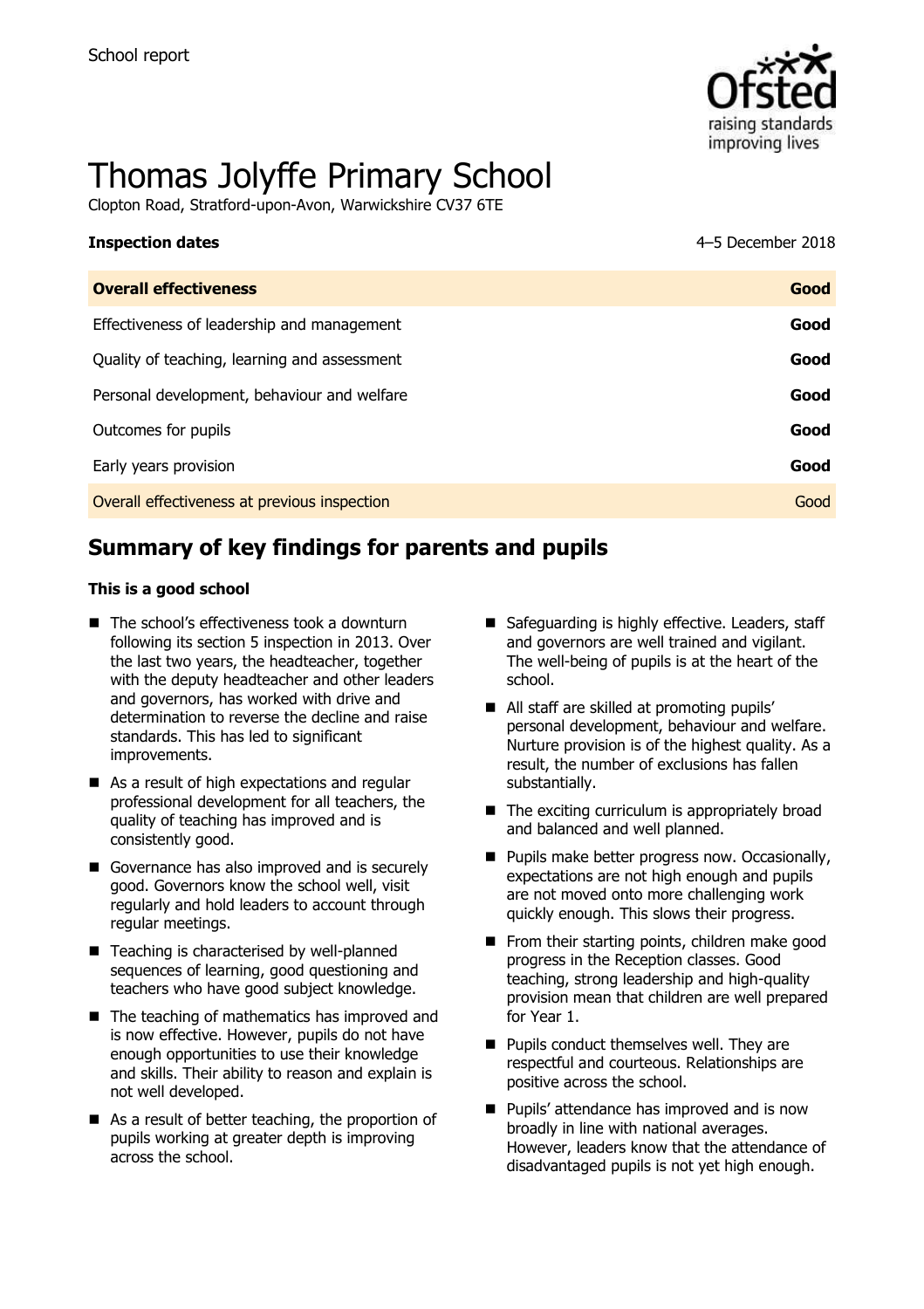

# **Full report**

### **What does the school need to do to improve further?**

- Continue to improve outcomes so that more pupils reach the levels of which they are capable given their starting points.
- Further challenge all pupils in order to maximise rates of progress by:
	- ensuring that teachers have consistently high expectations of what all pupils can do and achieve by moving pupils onto more challenging work as soon as they are ready
	- ensuring that teachers provide more opportunities for pupils to apply their reasoning skills in mathematics to deepen their understanding.
- Continue to work with pupils, parents and carers, and external agencies to ensure that all pupils, particularly those who are disadvantaged, attend school regularly.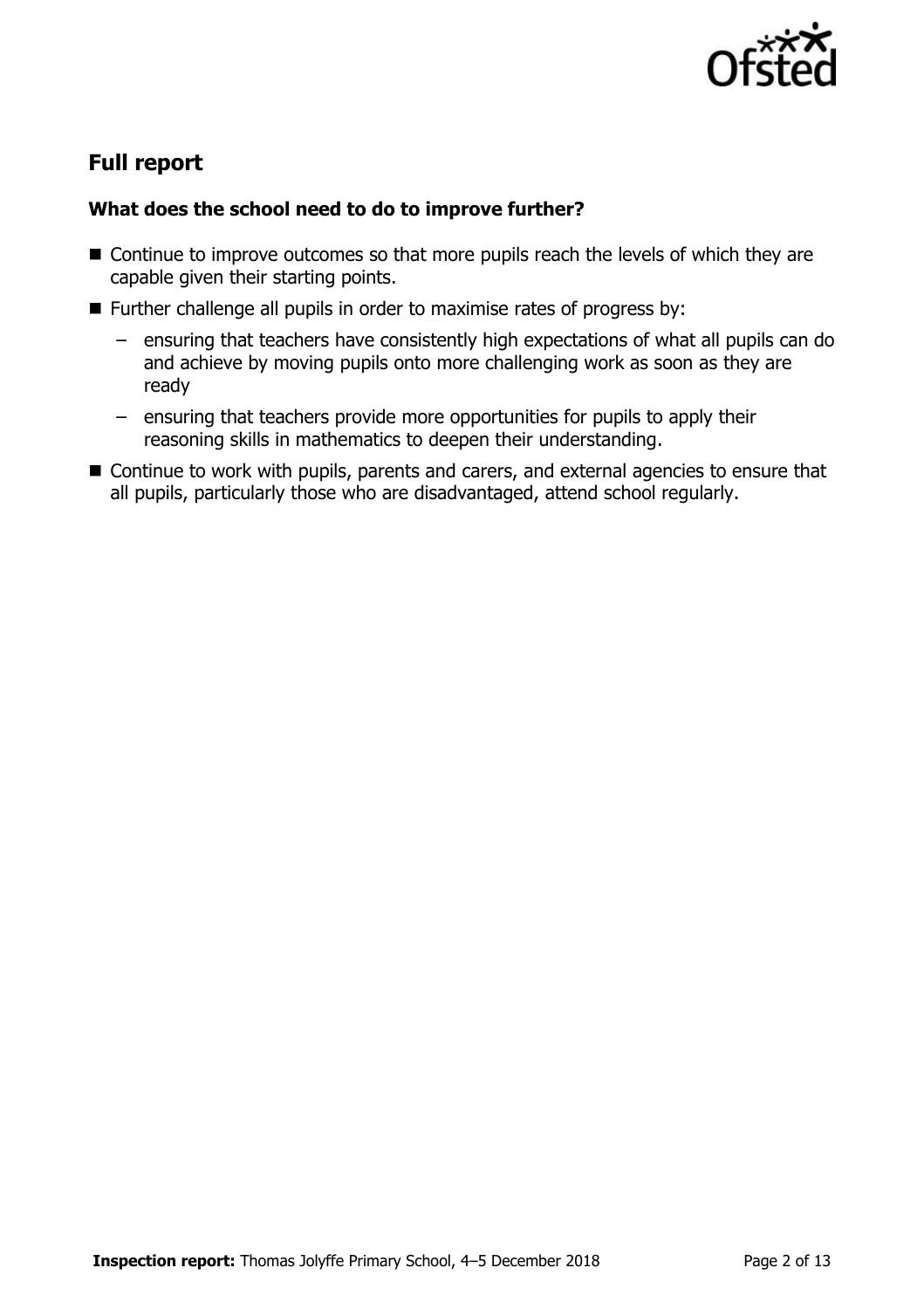

## **Inspection judgements**

#### **Effectiveness of leadership and management Good**

- The headteacher has high aspirations for the school. She is determined to ensure that each and every child receives a good quality of education. She is resolute in wanting all pupils to achieve the very best academically and socially. Over the last two years, she has developed a strong team of committed professionals who understand the expectations and share her vision.
- A strong, effective partnership exists between the headteacher and the deputy headteacher. They complement each other's skills well and demonstrate a secure understanding of school improvement. Together, they have accurately evaluated the standards of education across the school and developed a robust strategic plan to drive further improvements. There is a realistic acknowledgement of what is possible and the timescales within which improvements must be made. The calm, measured approach taken by senior leaders is having a positive impact on the quality of teaching and learning.
- Leadership is strong at all levels. Middle leaders have a detailed and accurate understanding of the strengths and aspects requiring further development in their subject area. They are responsive to staff feedback and provide support and training for others. This ensures a consistent approach to the teaching of reading, writing and mathematics across the school. Middle leaders are supported and challenged well by senior leaders and governors.
- Leaders have a good understanding of the quality of teaching through regular checking, such as visits to classrooms, reviews of pupils' progress and looking at pupils' written work. Staff are supported to strengthen and develop their teaching skills. They value the range of professional development opportunities provided by leaders. New teachers are particularly well supported by experienced teachers and mentors.
- Staff comment positively on the change in culture in the school since the arrival of the headteacher two years ago. They acknowledge that expectations were low previously and value the clarity about what is now expected. Staff comment that they 'know where we are going now'. The shared vision and positive team commitment are tangible across the school.
- There are indications that the additional funding for disadvantaged pupils is beginning to have a stronger impact on pupils' outcomes across all year groups. Barriers to learning are identified at an individual level. Funding is used in a purposeful way to support pupils' welfare and narrow the gaps in attainment between these pupils and other pupils nationally. Leaders recognise that this work is ongoing and there is more to achieve with this group of pupils.
- The leadership of pupils with special educational needs and/or disabilities (SEND) is effective. Funding is used appropriately. The coordinator is highly skilled and knowledgeable. Effective systems are in place to identify pupils who need additional support. The impact of support, particularly precise interventions, is checked carefully to ensure that pupils make secure progress over time. Leaders demonstrate an in-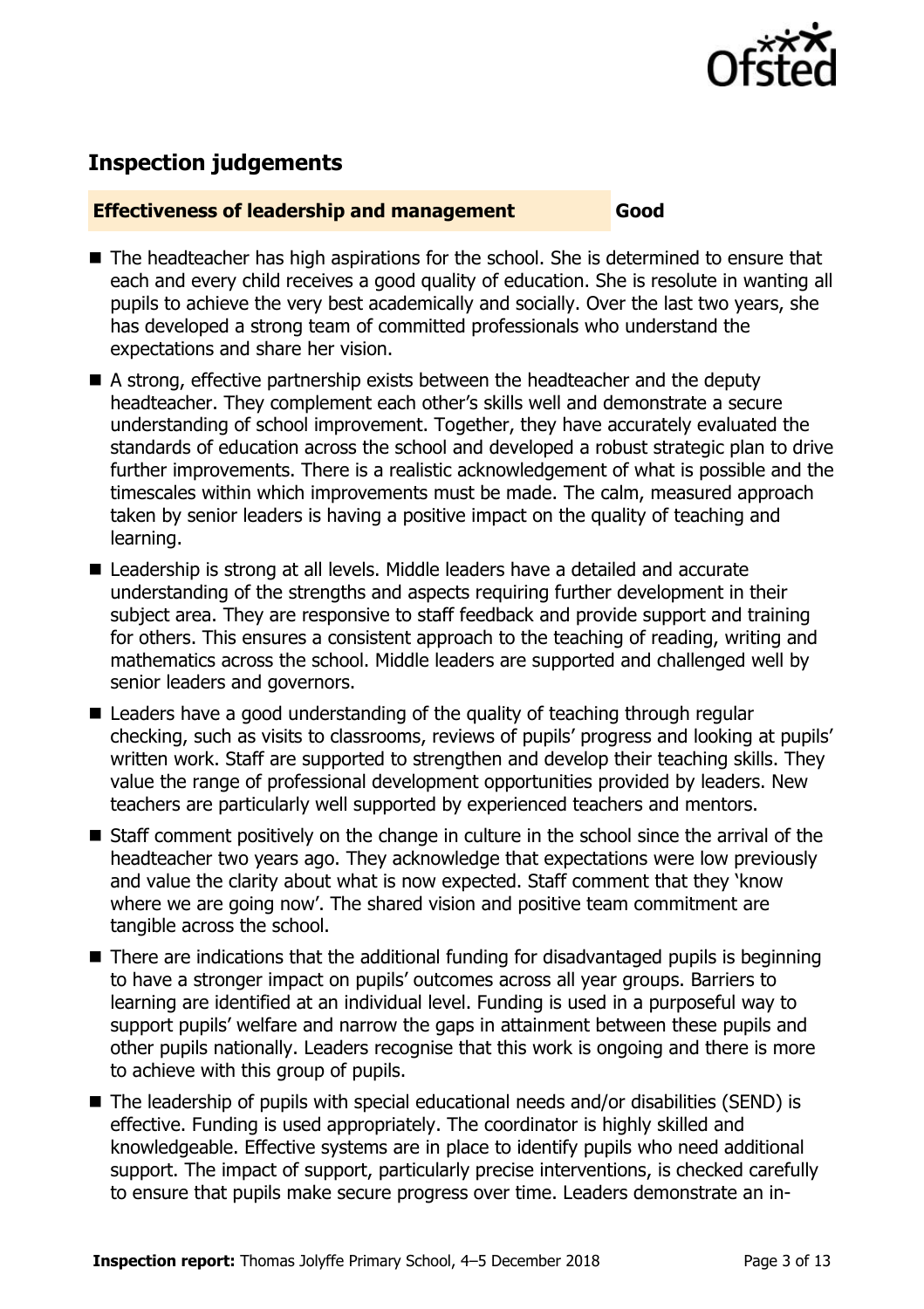

depth knowledge of pupils' barriers to learning and work well to help pupils overcome them.

- The exciting curriculum is appropriately broad, balanced and well planned. Pupils have a range of opportunities to develop skills and knowledge in the arts, sport, language and science. The curriculum is enhanced by a diverse range of educational trips and visits. Pupils talk enthusiastically about working with authors who visit the school. Pupils enjoy their learning and find it interesting.
- The development of pupils' spiritual, cultural, social and moral understanding is carefully planned and threaded throughout the curriculum. Pupils show a good understanding of fundamental British values. They link them to the school values which are deeply embedded in the positive ethos and culture of the school. Pupils are well prepared for life in modern Britain.
- Effective use of additional funding for physical education (PE) and sports has resulted in improvements in the quality of PE teaching. Teachers are supported well by the subject leader and an athletics coach. The various sporting clubs enable pupils to develop their skills sufficiently well to participate in local sporting competitions. Leaders, including governors, evaluate the impact of this funding.
- The vast majority of parents are very supportive of the school. All those who spoke to inspectors during the inspection said that their children were making good progress at school, were well supported and that leaders and staff were approachable and dealt with any concerns. Comments such as, 'They gently push the children to their best and be the best they can be' and 'I can really see the positive changes that the leadership team are making, and I can only see the school going from strength to strength' are indicative of the very many positive messages received during the inspection.

#### **Governance of the school**

- Governance has improved significantly. A full complement of governors is in place. The chair of governors has skilfully recruited new governors who bring with them a wealth of skills, experience and knowledge. Governors are ambitious for the school to continue to improve.
- Governors work closely with leaders to ensure that high expectations are supported by a clear strategy for how the school will develop. They are well informed through their in-depth scrutiny of reports and meetings with leaders as well as their regular visits to the school to see for themselves the quality of education. They provide effective support and challenge.
- Governors monitor the school's finances effectively and ensure that identified priorities such as nurture provision are well supported. They have a clear understanding of how extra funding for disadvantaged pupils and for sport and PE is being used. A governor has recently been nominated as the link for disadvantaged pupils. They check the impact of this additional funding to ensure that pupils benefit.
- Governors have provided effective support for the headteacher during the challenges of staff recruitment. They ensure that all appropriate checks are made on new staff. Governors are appropriately trained in all aspects of safeguarding including safer recruitment. They take their safeguarding responsibilities seriously.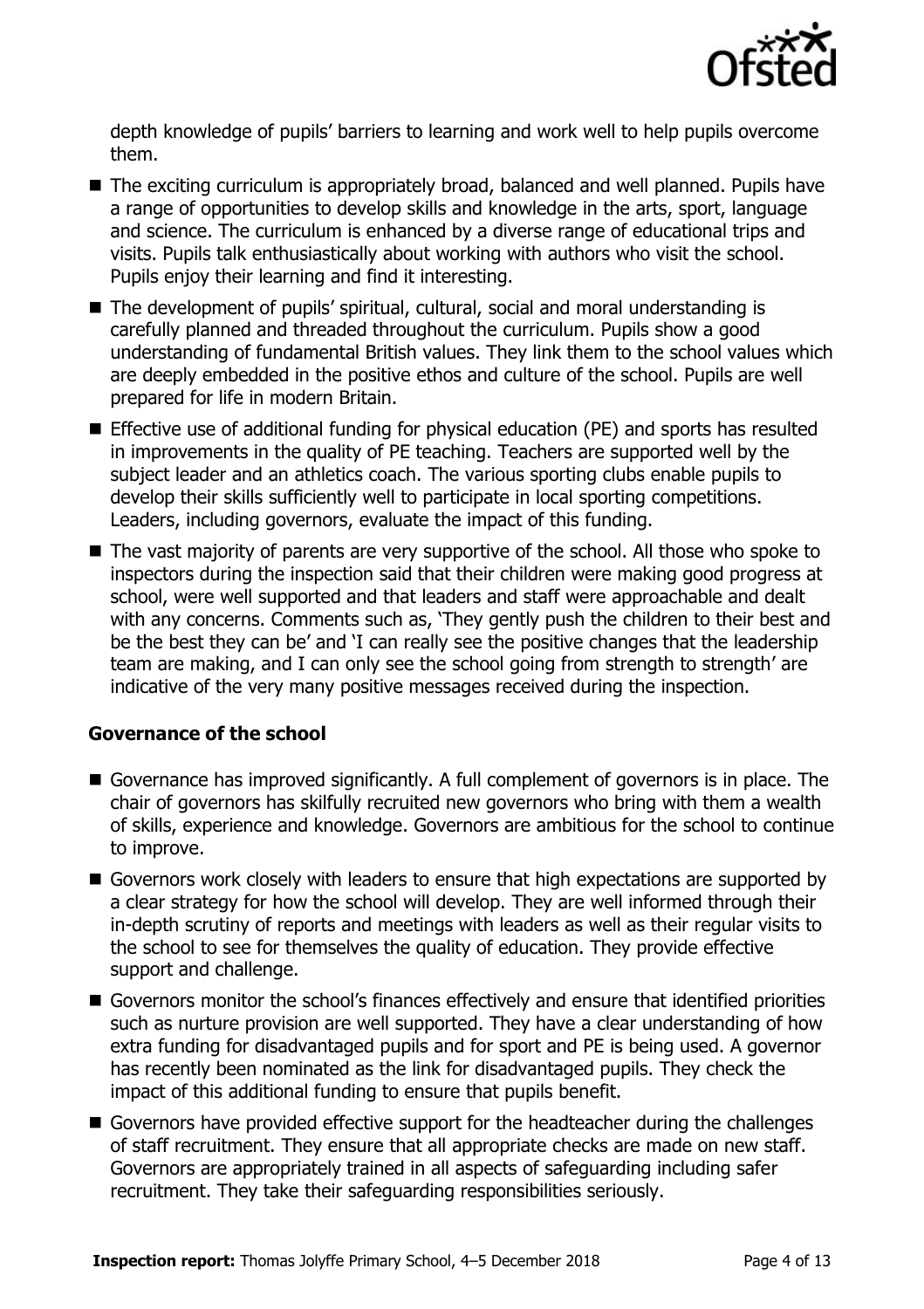

### **Safeguarding**

- The arrangements for safeguarding are highly effective. Through her drive and determination, the headteacher has ensured that a culture of safeguarding and wellbeing is at the heart of the school and all decision-making. Leaders ensure that all staff are trained well and are kept up to date on safeguarding issues, including neglect, extremism, radicalisation and child sexual exploitation. All staff know 'it could happen here' and remain vigilant. They have a thorough understanding of the school's safeguarding policy and act swiftly when concerns arise.
- The effective team of designated safeguarding leaders is deeply committed and knowledgeable about safeguarding. Its members work closely with the pastoral team to ensure that referrals are followed up, action is taken and vulnerable pupils and their families receive appropriate help and support. A systematic, caring and thoughtful response is given to any pupil or family in need.
- The protective behaviour work undertaken regularly and revisited before each school holiday enables pupils to develop the skills they need to keep themselves safe from harm. Staff are skilled in adapting the personal, social and health education curriculum to deal with issues as they arise.
- Leaders and governors ensure that the required checks for anyone working or volunteering in the school are carried out. Processes and documentation to ensure safer recruitment of new staff are robust and securely kept. Leaders make sure that new staff understand their safeguarding responsibilities from the outset.

#### **Quality of teaching, learning and assessment Good**

- A comprehensive cycle of monitoring, support and challenge has strengthened teaching. Feedback from leaders is clear and the message about high expectations unequivocal. The quality of teaching over time is good and continuing to improve.
- Planning for learning is effective. Teachers are skilled in developing sequences of learning which help pupils build on what they know and can already do. Opportunities to practise skills and deepen knowledge are built in regularly. As a result, pupils are securing their skills more quickly and have fewer gaps in their learning.
- Where teaching is strongest, teachers skilfully question pupils and set tasks which meet their needs. They adapt their teaching to address misconceptions and spot pupils who are ready to be moved on. They provide further challenge which makes pupils think hard. However, not all teachers are equally skilled at this. Leaders know where teaching is strongest and continually work to further improve the quality of teaching and learning across the school.
- Relationships between adults and pupils are very positive. Adults know the pupils well and understand their emotional needs as well as their academic ability. They provide encouragement to pupils and help them develop confidence in their own ability.
- Additional staff are deployed effectively across the school. Skilled teaching assistants know when to support pupils individually or in small groups and when to step back and ensure that pupils develop independence in their learning. They work closely with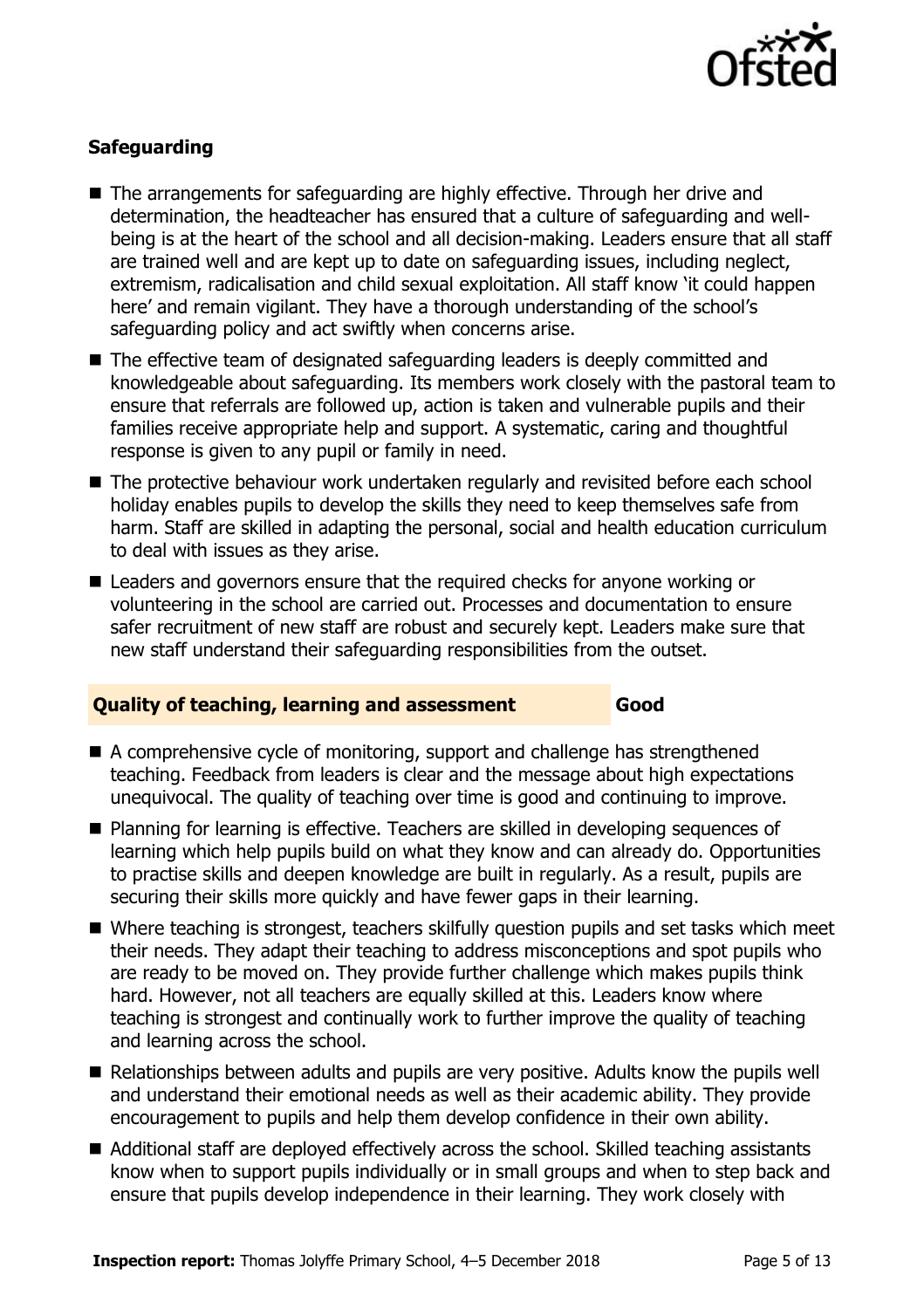

teachers to ensure that all pupils have quality teacher time as well as highly effective support.

- Highly effective professional development, provided both in school and through the local authority as part of the Strategic School Improvement Fund project, has enabled teachers to develop secure subject knowledge and refine their professional expertise. The school is part way through this two-year project. Impact is evident particularly in the teaching of reading and writing.
- The teaching of reading is strong. Teachers and teaching assistants receive regular training in the use of phonics and in developing early reading skills. Young children develop a secure knowledge of the sounds that letters make in words. They read with increasing fluency as they move through Reception and into Year 1. Phonics teaching is a strength in the school.
- Teachers build on this foundation. Through high-quality comprehension work, pupils are supported to develop a deeper understanding of what they are reading. These sessions are purposeful and ensure that pupils acquire reading skills such as inference, deduction, skimming and scanning. They also promote the love of reading through the regular reading of whole texts. Across the school, pupils' responses to the interesting, challenging texts chosen are more detailed and increasingly accurate.
- **Pupils, including disadvantaged pupils, make strong progress in writing because of the** many opportunities they have to write often and across a wide range of subjects. They develop a neat, joined style of handwriting from an early age. Pupils present their work well and become increasingly accurate with their spelling and punctuation. Writing books of current pupils show the strong progress they have made since the start of the school year.
- The quality of teaching in mathematics is improving strongly. Central to this drive for improvement is good-quality training for all staff. Adults are becoming more confident to teach the full range of the mathematics curriculum. Pupils develop fluency in mathematics. For example, many pupils know and use their multiplication times tables accurately in their number work. Opportunities to use and apply reasoning skills are not well developed across the school. Leaders acknowledge that this work is in its infancy and there is more work to be done to secure consistently good outcomes in mathematics for all groups.
- Occasionally, the work pupils are doing is too easy for some or lacks the challenge that others require to keep them focused. Where tasks are matched appropriately to pupils' needs, pupils make stronger progress.

#### **Personal development, behaviour and welfare Good**

#### **Personal development and welfare**

- The school's work to promote pupils' personal development and welfare is good.
- All staff strive to ensure the well-being of each and every child. Pupils receive support throughout the day in ways which best meet their individual needs academically, socially and emotionally. The 'nest' and 'den' nurture provision retains a strong focus on learning. Highly skilled adults work with small groups of pupils to help them develop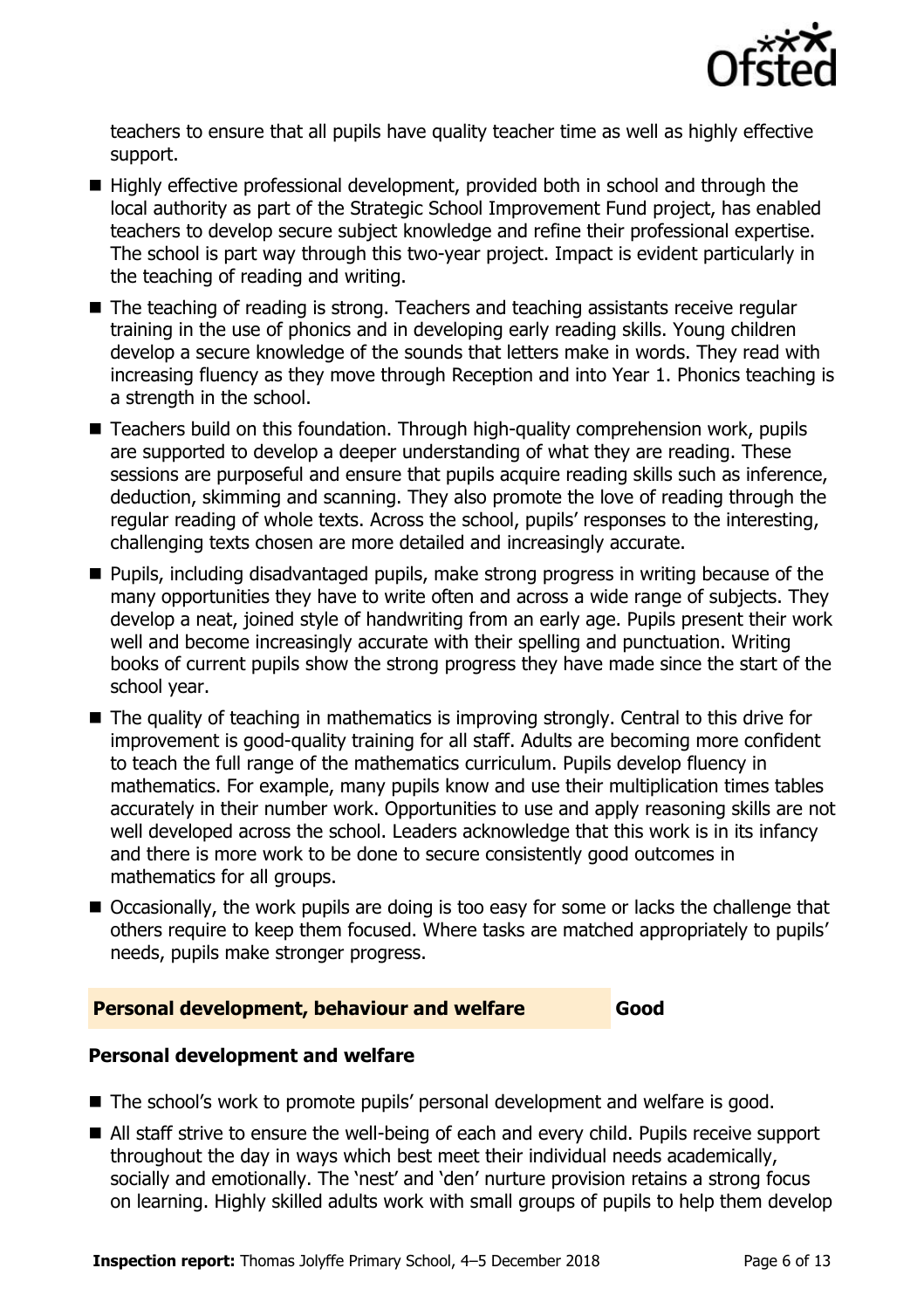

confidence and self-esteem. Pupils develop skills and knowledge as well as the social and emotional skills to be successful in life. Nurture provision is exceptionally strong and a strength of the school.

- **Pupils display positive attitudes to their learning. They have confidence to say that they** do not understand while still being prepared to have a go at something new or challenging. They know that they learn from their mistakes. Teachers encourage pupils to persevere and the vast majority show increasing levels of resilience.
- Pupils have a good understanding of the different forms of bullying and say it is very rare at school. Pupils feel safe at school. They trust adults to help them sort out any worries or anxieties they may have. The school's values such as respect, cooperation and collaboration are lived out by the pupils daily. Adults and children alike are good role models for these values in action.
- **Pupils enjoy taking on various responsibilities. For example, during lunchtime older** pupils help the younger children to scrape their plate and tidy away. Pupils talk with pride about being elected to serve on the school council or to be a house captain. Older pupils undertake a series of daily tasks which help the smooth running of the school.
- **Pupils enjoy participating in a wide range of extra-curricular activities. They take part in** sporting competitions and talk enthusiastically about theatre visits and the visiting authors they work with.
- **Pupils learn about different religions and cultures through the engaging curriculum,** assemblies and trips. Major festivals are celebrated at school and leaders create a culture where all members of the school community feel involved and valued. For example, pupils enjoy contributing to the 'reverse' advent calendar which will be used to feed those who rely on the local food bank. Spiritual, moral, social and cultural education is effectively threaded across the whole curriculum.

#### **Behaviour**

- The behaviour of pupils is good. Pupils' conduct around school and in lessons is good. They are polite, courteous and well-mannered. They show respect to adults and visitors. For example, they allow adults to walk through doors first and wait patiently. The school is a calm, orderly place.
- The school's behaviour policy is implemented consistently. Pupils understand what is expected of them and have a secure understanding of the rewards and consequences. Leaders deal effectively with the very few incidents that do occur. Staff know the pupils well and behaviour is very well managed. As a result, the number of exclusions has fallen considerably.
- The few pupils who exhibit challenging behaviour are very well managed. Pupils' individual needs are met so that their behaviour does not interfere with their learning or that of others.
- In lessons, pupils are well behaved and cooperate well together. Teachers make expectations clear about the conduct expected in lessons and follow up any behaviour that is less than good. Occasionally, some low-level disruption occurs when the pace of learning slows and teaching is not strong.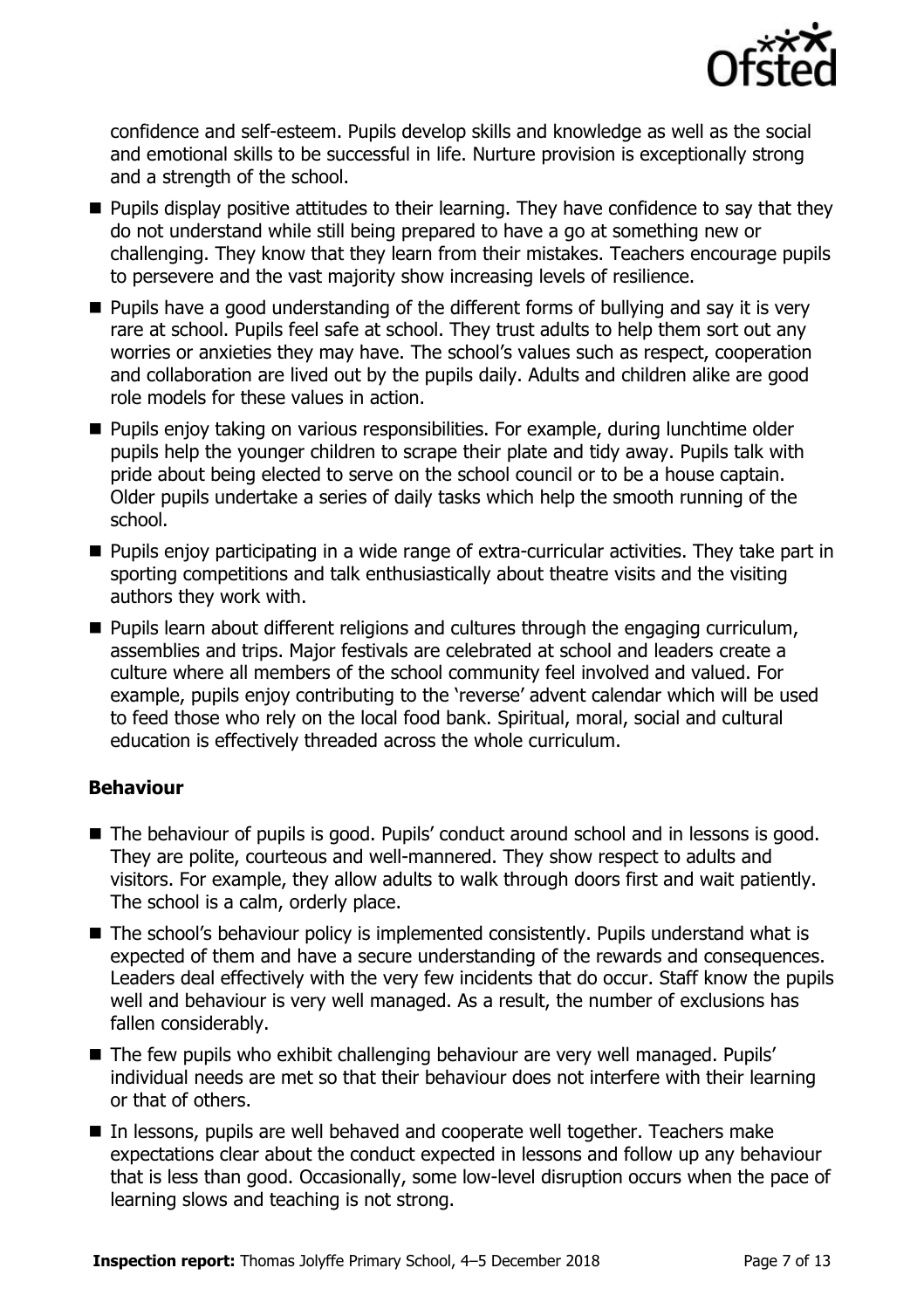

 Although pupils' attendance has been below the national average for the last three years, it is improving. It is currently higher than the national figure for last year. The attendance of pupils with SEND and those who are disadvantaged is also improving but remains below the national figures for these groups of pupils. Leaders work with families to improve attendance, inviting parents into school as soon as a concern over their child's attendance is noted. The proportion of pupils who are persistently absent has reduced.

#### **Outcomes for pupils Good**

- There is a strong trend of improvement in outcomes for pupils across the school. This is a result of the headteacher's determination to ensure that every pupil makes at least good progress and reaches the standards of which they are capable. Progress in reading, writing and mathematics has improved.
- The proportion of pupils reaching the expected standard in the phonics screening check at the end of Year 1 rose significantly in 2018. It is now above the national average. This is a result of securely good phonics teaching across Reception and key stage 1. Pupils are encouraged to use their phonic skills at every opportunity when reading and writing independently.
- Across the school, the progress pupils make in reading, writing and mathematics has improved. Better progress is well established across the school. This is a result of higher expectations from all teachers. The school is no longer in the bottom 20% of all schools nationally for reading and mathematics at the end of key stage 2.
- The progress of current pupils is strong in almost all year groups. The school's accurate and robust assessments show that the improvements made are being built upon rather than lost as was the case previously. Pupils' progress in reading and writing is particularly strong. For example, pupils demonstrate secure comprehension skills when reading and their written answers show precision and accuracy in their understanding.
- Disadvantaged pupils' progress is not as strong as that of other pupils in reading and mathematics. Few disadvantaged pupils reach the higher standards at the end of key stage 1 and key stage 2. However, the books of current pupils show that they are making stronger progress now and the differences in attainment and progress between different groups of pupils are reducing.
- As a result of bespoke provision, many pupils with SEND are making strong progress. Precise interventions led by knowledgeable staff support pupils to develop skills and understanding in aspects of their learning which they have found difficult.
- Higher proportions of pupils are now reaching age-related expectations than have done so previously. Teachers have a secure understanding of what is expected at each stage of a child's learning journey. Although they are improving strongly, outcomes remain below national averages at the end of key stage 1 and key stage 2.
- The proportion of pupils who are assessed as working at greater depth is in line with national averages at the end of key stage 1. Across the school, some pupils are not challenged or supported to reach the higher standards as quickly as they might. Leaders continue to work with staff to ensure that there are high expectations of every pupil.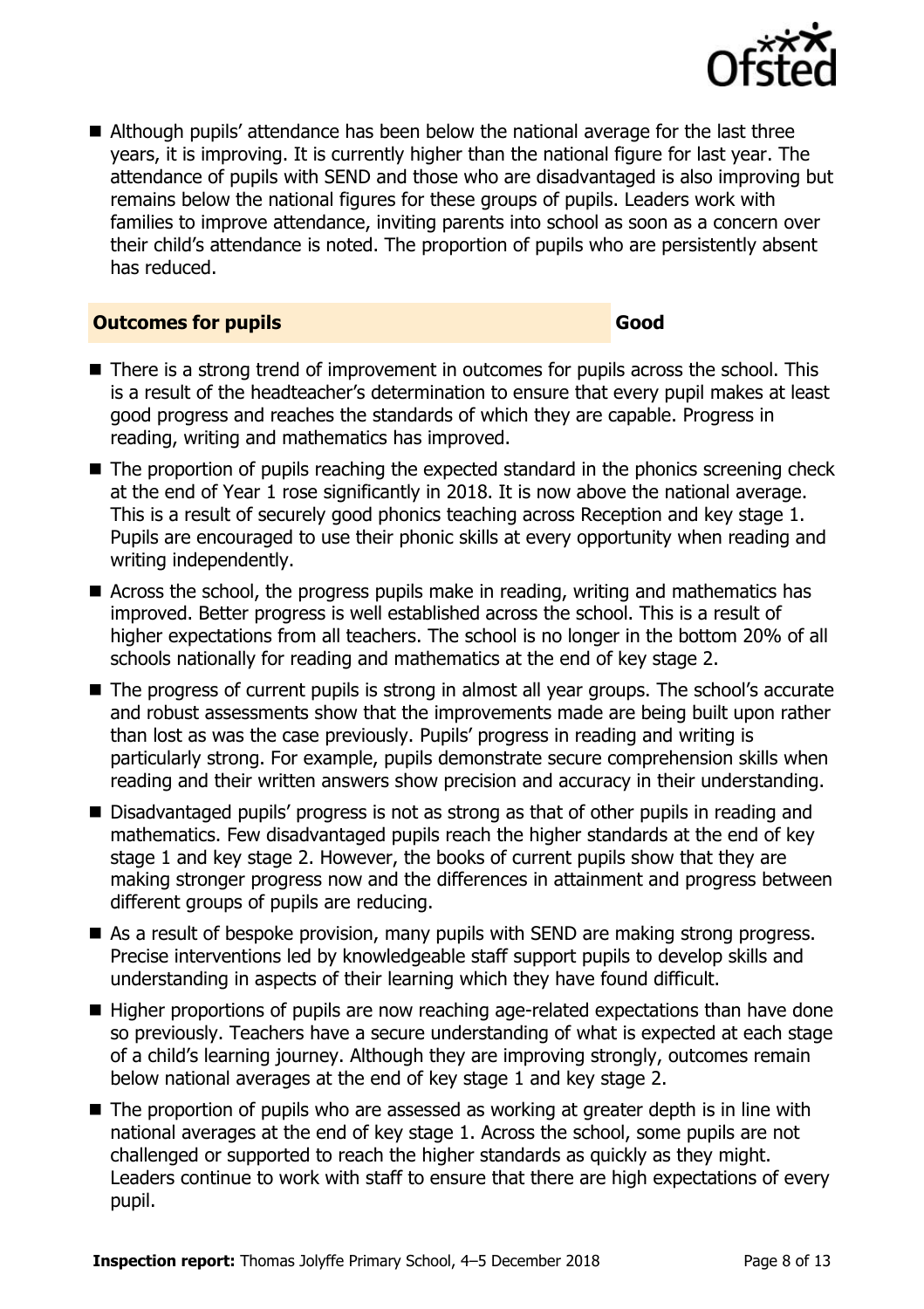

#### **Early years provision Good Good**

- The early years gives children a very good start to school. Children start Reception with skills and knowledge which are broadly typical for their age. Over time, the proportion of pupils attaining a good level of development has been above the national average. The development of reading, writing and mathematical skills is strong. Children make good progress in the early years.
- The early years curriculum is interesting, engaging, broad and balanced. Children develop curiosity and want to find out more. Adults are skilled in capturing children's interest and enthusiasm. Activities have a clear purpose behind them and build upon what the children have previously learned. During the inspection, for example, children were highly engaged with a video message from the author Michael Rosen. They were encouraged to find words and write sentences to share with him. They worked with determination and enthusiasm.
- **Positive attitudes to learning are quickly developed. 'Practice makes progress' is the** mantra shared by adults and reiterated and believed by children. Children show resilience and resolve to get things right. They develop confidence in their own abilities because of the effective support and encouragement given by all adults.
- The early years leader is rightly proud of the strong provision. She has made sure that the good practice already established is maintained and developed. Senior leaders keep a close eye on children's progress. This allows them to address any gaps in children's understanding and act swiftly to address them. The early years leader takes her role seriously and is ambitious to improve the early years further in order to support more children to exceed the expectations for their age.
- Adults understand how young children learn and are skilled in adapting teaching and activities appropriately in response to their observations of learning. Adults provide time for children to think about what they want to say. They ask questions which help children build on what they already know. They encourage children to be independent in their learning.
- **Phonics is taught well across the early years. Adults make learning letters and sounds** fun and use a practical approach. Children listen carefully to the sounds linking them to pictures and identify them in words. They begin to use their knowledge when writing independently. They read their work aloud and were keen to share it with the inspectors. Pupils make good progress and are well prepared for the next stage of their education in Year 1.
- Children enjoy writing. They are supported effectively to develop a fluent joined-up style of writing. The vast majority of children develop an appropriate pencil grip and write well. Teachers monitor letter formation closely and provide immediate support for children who may be struggling. Writing is developed well for all groups of pupils. Over time, children move from simple mark-making to writing extensive pieces of wellpresented, accurately written prose.
- Children benefit from an interesting classroom environment which is well resourced. Routines are established quickly, and expectations made clear. Children are happy and well behaved and show good personal development. They cooperate and take turns.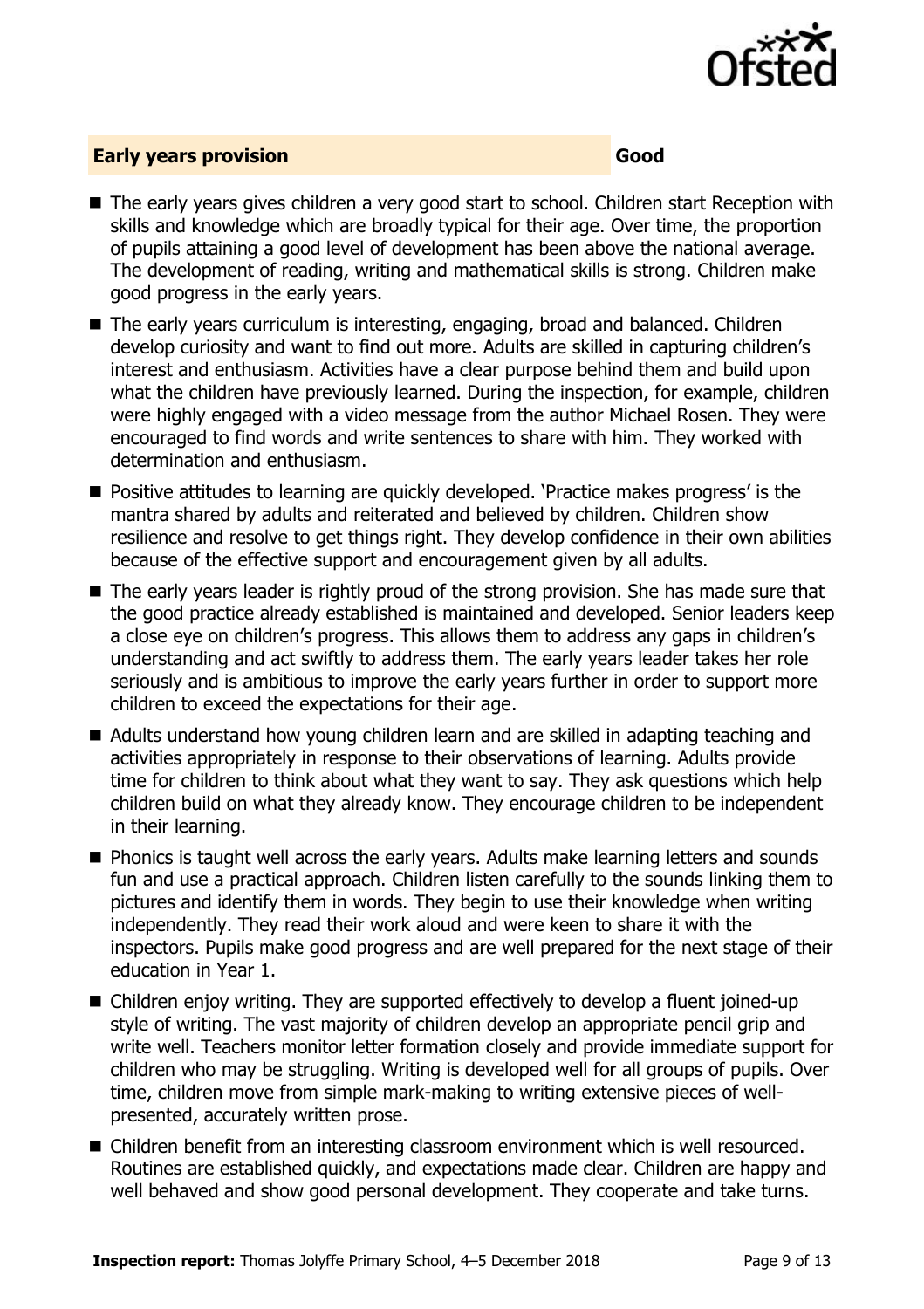

They listen carefully to each other. Children are quick to notice when others demonstrate school values in their behaviour. Relationships are positive.

■ Leaders and staff have established strong relationships with parents. Many opportunities are provided for parents to be involved with their children's development from the weekly welcome sessions to more focused workshops. Regular newsletters help parents know what their children are learning to do so that they can support them at home effectively.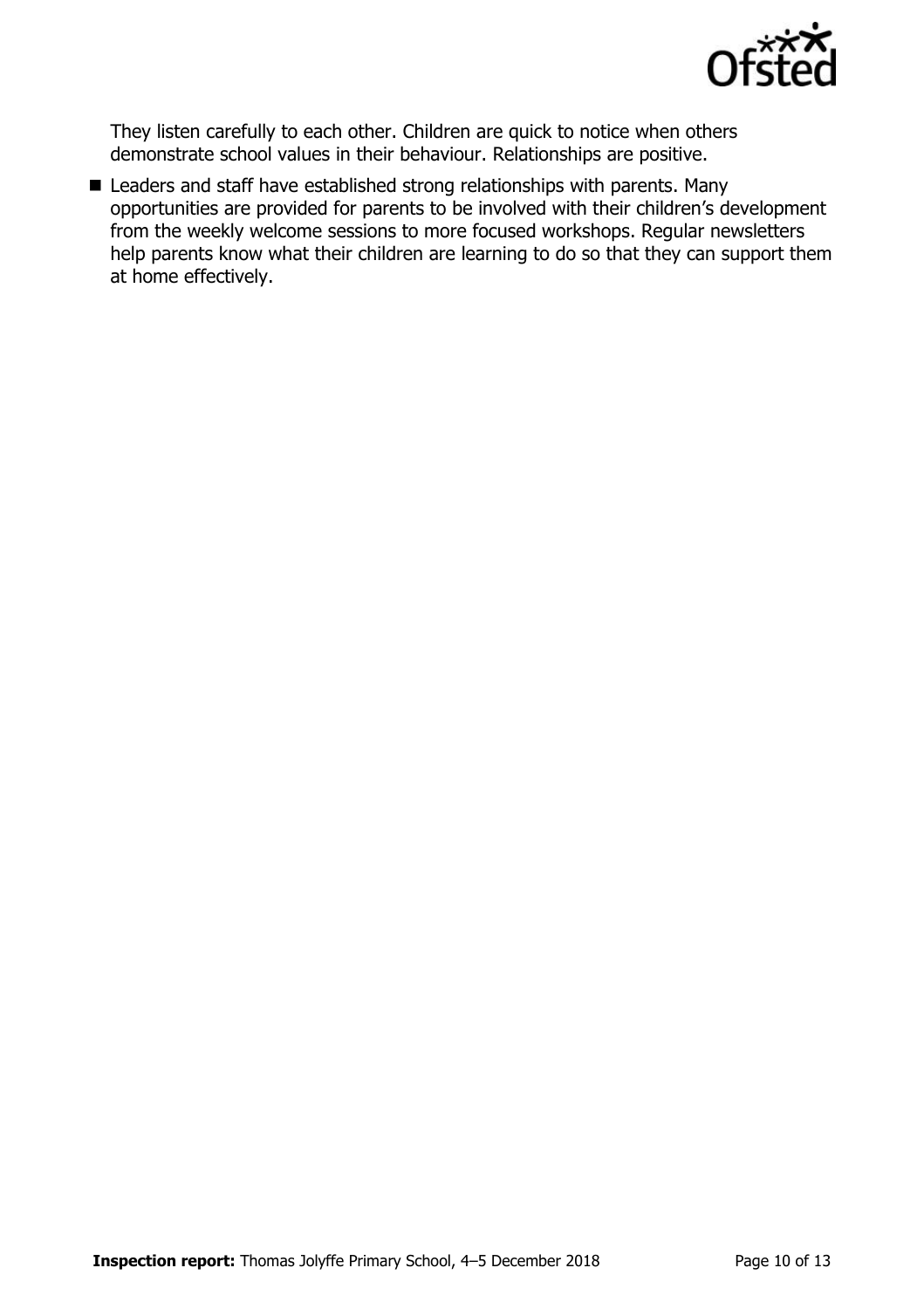

# **School details**

| Unique reference number | 125525       |
|-------------------------|--------------|
| Local authority         | Warwickshire |
| Inspection number       | 10053590     |

This inspection of the school was carried out under section 5 of the Education Act 2005.

| Type of school                      | Primary                                |
|-------------------------------------|----------------------------------------|
| School category                     | Maintained                             |
| Age range of pupils                 | 4 to 11                                |
| <b>Gender of pupils</b>             | Mixed                                  |
| Number of pupils on the school roll | 355                                    |
| Appropriate authority               | The governing body                     |
| Chair                               | Sue Molloy                             |
| <b>Headteacher</b>                  | Helen Dunnico                          |
| Telephone number                    | 01789 267 015                          |
| <b>Website</b>                      | www.thomasjolyffe.warwickshire.sch.uk/ |
| <b>Email address</b>                | admin2052@welearn365.com               |
| Date of previous inspection         | January 2018                           |

#### **Information about this school**

- The school is larger than the average-sized primary school.
- The early years foundation stage consists of two full-time reception classes.
- The proportion of pupils known to be eligible for the pupil premium funding is below the national average.
- There are fewer pupils from minority ethnic backgrounds than seen nationally and the proportion of pupils who speak English as an additional language is lower than the national average.
- The proportion of pupils with SEND is lower than that found in most primary schools. However, more pupils have an education, health and care plan than is found nationally.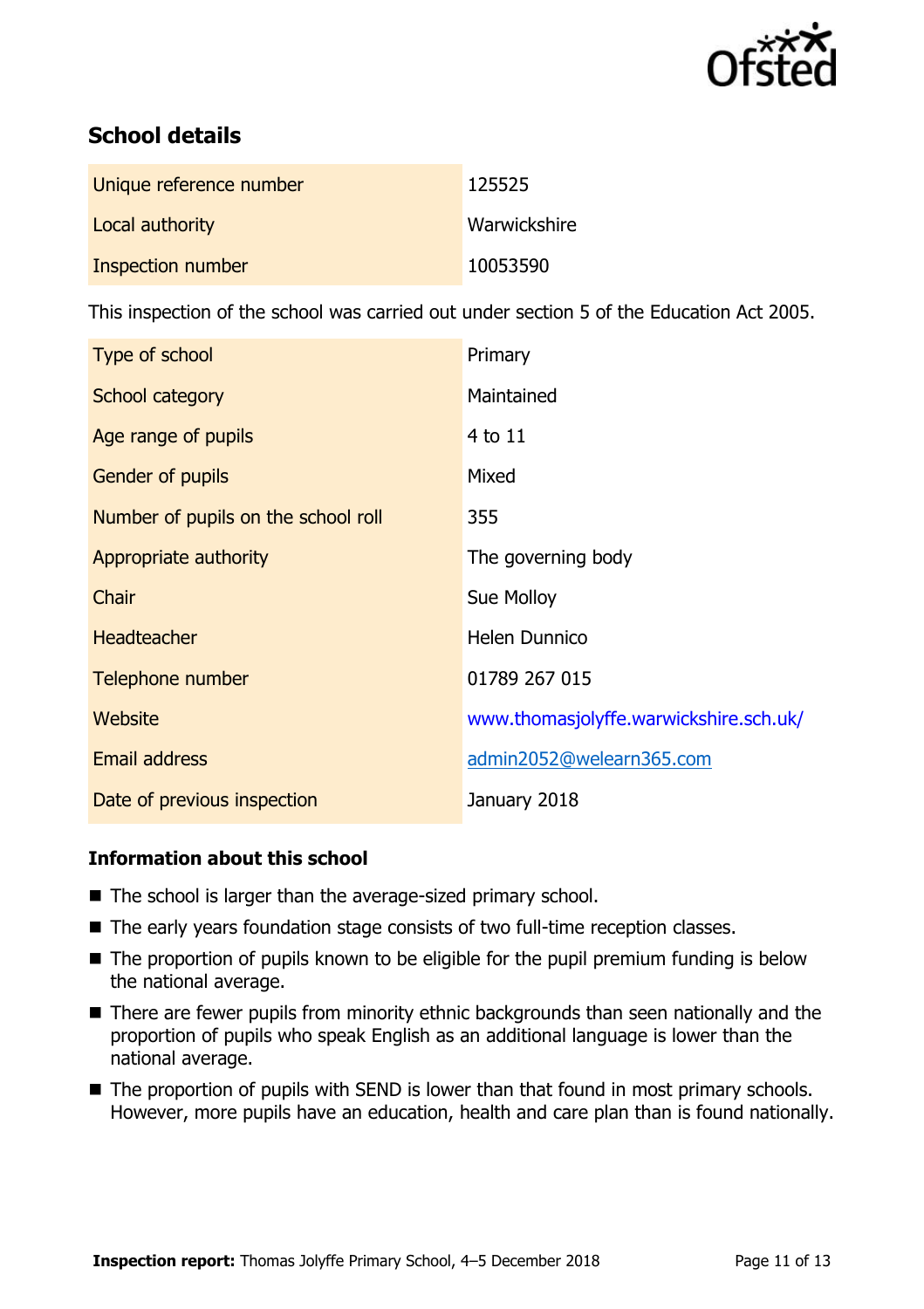

# **Information about this inspection**

- The inspectors held meetings with the headteacher and other key leaders. The lead inspector spoke with three members of the governing body including the chair. The lead inspector discussed the school with a representative of the local authority.
- The inspectors made visits to classrooms on both days of the inspection. Many of these visits were with the headteacher or deputy headteacher.
- The inspectors scrutinised a wide selection of pupils' books from different subjects.
- **Inspectors spoke to pupils formally and informally. A group of pupils met with an** inspector to discuss a range of issues. Pupils read to the inspector. The inspectors observed behaviour in classrooms, in corridors, at lunchtime and outside on the playground.
- An inspector talked to parents before school. The lead inspector also considered the 127 responses to Ofsted's parents' survey, Parent View, and 67 responses to the freetext service.
- The inspector considered 17 responses to the staff questionnaire and 20 responses to the pupil questionnaire.
- Various school documents were scrutinised, including the school's self-evaluation and school development plan, records of monitoring, reports to governors and minutes of meetings. Information about pupils' progress, behaviour, attendance and safety were also analysed and discussed with leaders.
- Documents relating to safeguarding were checked and an inspector looked at published information on the school's website.

#### **Inspection team**

| Nicola Harwood, lead inspector | Her Majesty's Inspector |
|--------------------------------|-------------------------|
| <b>Richard Sutton</b>          | Ofsted Inspector        |
| <b>Barry Yeardsley</b>         | Ofsted Inspector        |